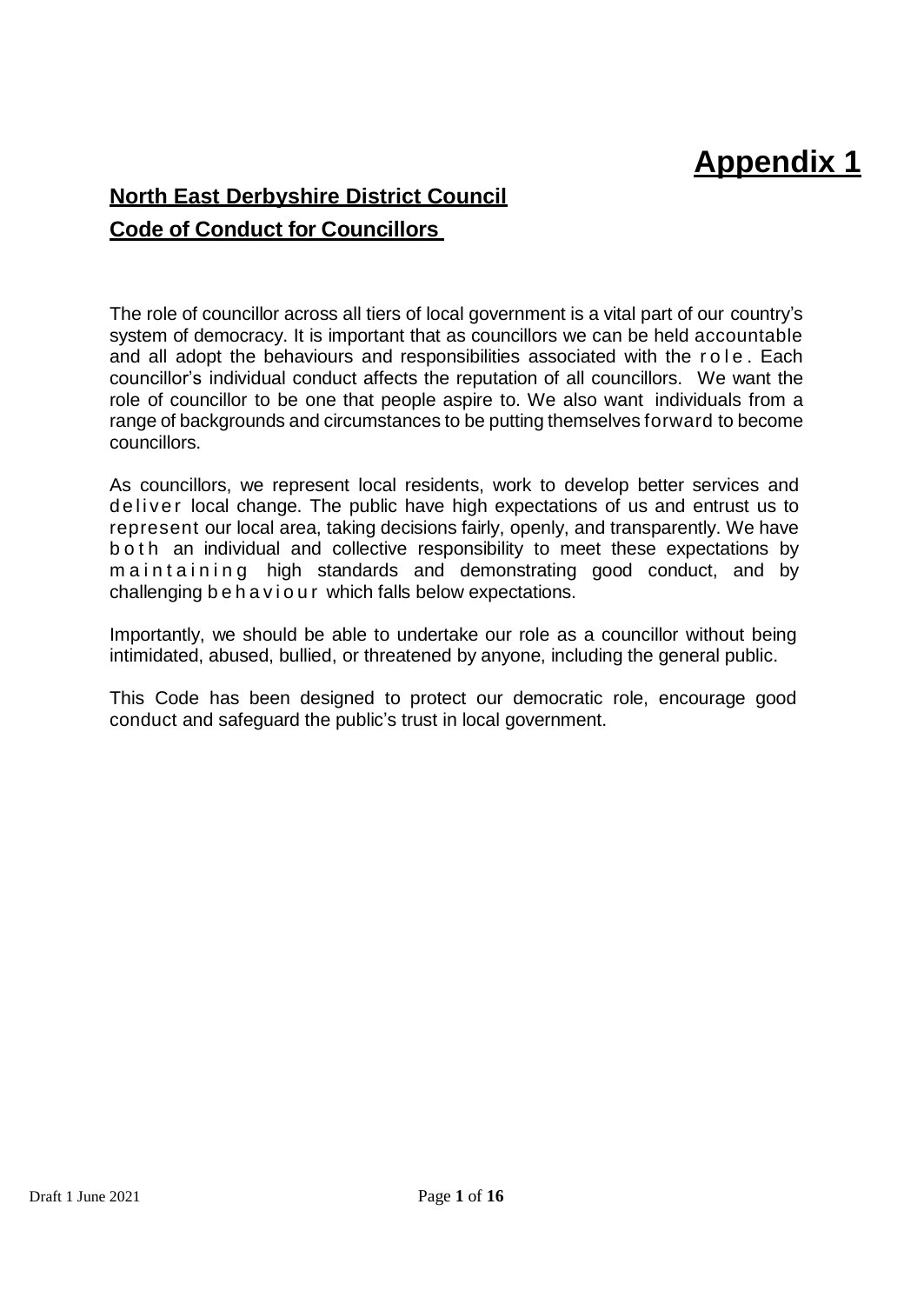#### **Introduction**

The Local Government Association (LGA) has developed a Model Councillor Code of Conduct, in association with key partners and after extensive consultation with the sector, as part of its work on supporting all tiers of local government to continue to aspire to high standards of leadership and performance.

All councils are required to have a local Councillor Code of Conduct. This is North East Derbyshire's Code of Conduct for Councillors which is based on the LGA Model Councillor Code of Conduct. North East Derbyshire District Council will be referred to as "the District Council" throughout.

#### **Definitions**

For the purposes of this Code of Conduct, a "Councillor" means a member or coopted member of North East Derbyshire District Council. A "co-opted member" is defined in the Localism Act 2011 Section 27(4) as "a person who is not a member of the authority but who

- a) is a member of any committee or sub-committee of the authority, or;
- b) is a member of, and represents the authority on, any joint committee or joint sub- committee of the authority;

and who is entitled to vote on any question that falls to be decided at any meeting of that committee or sub-committee".

#### **Purpose of the Code of Conduct**

The purpose of this Code of Conduct is to assist you, as a Councillor, in modelling the behaviour that is expected of you, to provide a personal check and balance, and to set out the type of conduct that could lead to action being taken against you. It is also to protect you, the public, fellow Councillors, North East Derbyshire District Council officers and the reputation of local government. It sets out general principles of conduct expected of all Councillors and your specific obligations in relation to standards of conduct. The use of support, training and mediation from the Monitoring Officer, the LGA and elsewhere is encouraged prior to action being taken using the Code. The fundamental aim of the Code is to create and maintain public confidence in the role of Councillor and local government.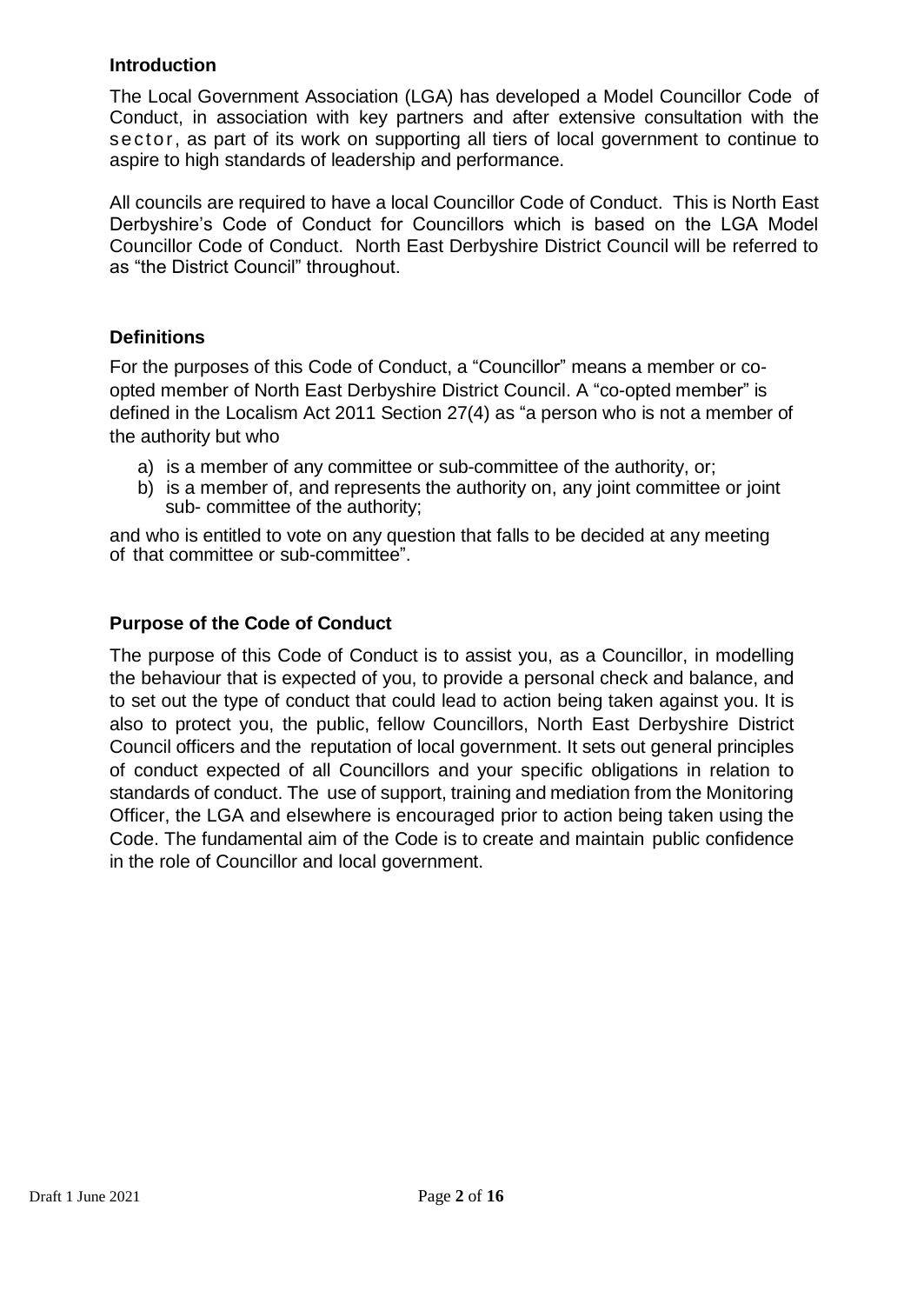#### **General principles of councillor conduct**

Everyone in public office at all levels; all who serve the public or deliver public services, including ministers, civil servants, councillors and local authority officers should uphold the Seven [Principles](https://www.gov.uk/government/publications/the-7-principles-of-public-life/the-7-principles-of-public-life--2) of Public Lif[e,](https://www.gov.uk/government/publications/the-7-principles-of-public-life/the-7-principles-of-public-life--2) also known as the Nolan Principles. These are in Appendix A to this Code. This Code should be read in conjunction with these principles.

Building on these principles, the following general principles have been developed specifically for the role of Councillor.

In accordance with the public trust placed in me, on all occasions:

- I act with integrity and honesty
- I act lawfully
- I treat all persons fairly and with respect; and
- I lead by example and act in a way that secures public confidence in the role of Councillor.

In undertaking my role:

- I impartially exercise my responsibilities in the interests of the local community
- I do not improperly seek to confer an advantage, or disadvantage, on any person
- I avoid conflicts of interest
- I exercise reasonable care and diligence; and
- I ensure that public resources are used prudently in accordance with my local authority's requirements and in the public interest.

#### **Application of the Code of Conduct**

This Code of Conduct applies to you as soon as you sign your declaration of acceptance of the office of Councillor or attend your first meeting as a co-opted member and continues to apply to you until you cease to be a Councillor.

This Code of Conduct applies to you when you are acting in your capacity as a Councillor which may include when:

- You misuse your position as a Councillor
- Your actions would give the impression to a reasonable member of the public with knowledge of all the facts that you are acting as a Councillor;

The Code applies to all forms of communication and interaction, including:

- at face-to-face meetings
- at online or telephone meetings
- in written communication
- in verbal communication
- in non-verbal communication
- in electronic and social media communication, posts, statements and comments.

You are also expected to uphold high standards of conduct and show leadership at all times when acting as a Councillor.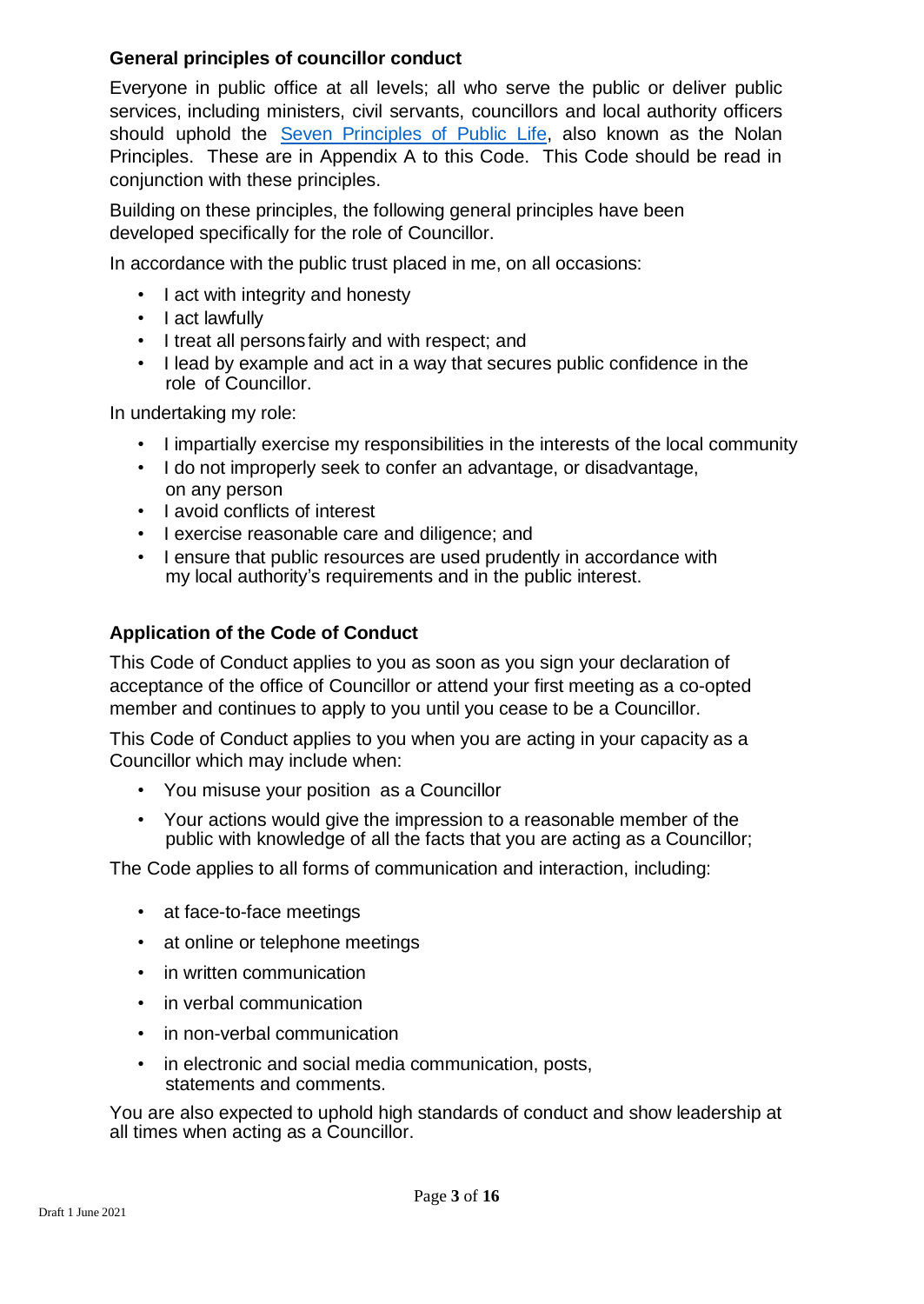Your Monitoring Officer has statutory responsibility for the implementation of the Code of Conduct, and you are encouraged to seek advice from your Monitoring Officer on any matters that may relate to the Code of Conduct. Town and parish councillors are encouraged to seek advice from their Clerk, who may refer matters to the Monitoring Officer.

#### **Standards of Councillor conduct**

This section sets out your obligations, which are the minimum standards of conduct required of you as a Councillor. Should your conduct fall short of these standards, a complaint may be made to the Monitoring Officer against you. This may result in action being taken.

Guidance is included to help explain the reasons for the obligations and how they should be followed.

#### **General Conduct**

**1. Respect**

#### **As a Councillor:**

**1.1 I treat other Councillors and members of the public with respect.**

#### **1.2 I treat District Council employees, employees and representatives of partner organisations and those volunteering for the District Council with respect and respect the role they play.**

Respect means politeness and courtesy in behaviour, speech, and in the written word. Debate and having different views are all part of a healthy democracy. As a Councillor, you can express, challenge, criticise and disagree with views, ideas, opinions and policies in a robust but civil manner. You should not, however, subject individuals, groups of people or organisations to personal attack.

In your contact with the public, you should treat them politely and courteously. Rude and offensive behaviour lowers the public's expectations and confidence in Councillors.

In return, you have a right to expect respectful behaviour from the public. If members of the public are being abusive, intimidatory or threatening, you are entitled to stop any conversation or interaction in person or online and report them to the District Council, the relevant social media provider or the Police. This also applies to fellow Councillors, where action could then be taken under the Councillor Code of Conduct, and District Council employees, where concerns should be raised in line with the District Council's Head of Paid Service in line with the District Council's Protocol for Councillor – officer relations which is in the District Council's Constitution and other employee policies.

#### **2. Bullying, harassment and discrimination**

#### **As a Councillor:**

- **2.1 I do not bully any person.**
- **2.2 I do not harass any person.**
- **2.3 I promote equalities and do not discriminate unlawfully**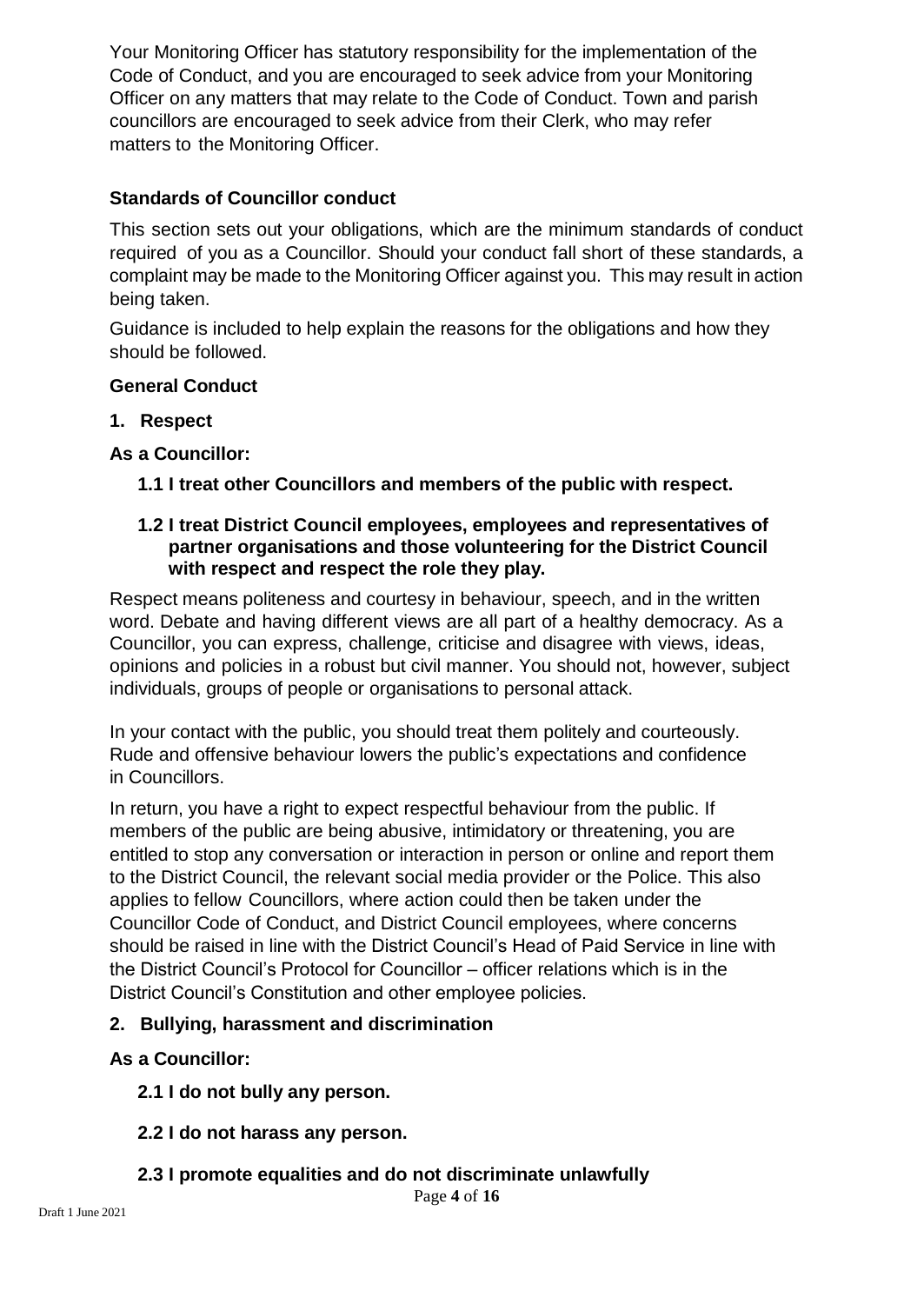#### **against any person.**

The Advisory, Conciliation and Arbitration Service (ACAS) characterises bullying as offensive, intimidating, malicious or insulting behaviour, an abuse or misuse of power through means that undermine, humiliate, denigrate or injure the recipient. Bullying might be a regular pattern of behaviour or a one-off incident, happen face-to-face, on social media, in emails or phone calls, happen in the workplace or at work social events and may not always be obvious or noticed by others.

The Protection from Harassment Act 1997 defines harassment as conduct that causes alarm or distress or puts people in fear of violence and must involve such conduct on at least two occasions. It can include repeated attempts to impose unwanted communications and contact upon a person in a manner that could be expected to cause distress or fear in any reasonable person.

Unlawful discrimination is where someone is treated unfairly because of a protected characteristic. Protected characteristics are specific aspects of a person's identity defined by the Equality Act 2010. They are age, disability, gender reassignment, marriage and civil partnership, pregnancy and maternity, race, religion or belief, sex and sexual orientation.

The Equality Act 2010 places specific duties on local authorities. Councillors have a central role to play in ensuring that equality issues are integral to the District Council's performance and strategic aims, and that there is a strong vision and public commitment to equality across public services.

## **3. Impartiality of officers of the District Council**

#### **As a Councillor:**

#### **3.1 I do not compromise, or attempt to compromise, the impartiality of anyone who works for, or on behalf of, the District Council.**

Officers work for the District Council as a whole and must be politically neutral (unless they are political assistants). They should not be coerced or persuaded to act in a way that would undermine their neutrality. You can question officers in order to understand, for example, their reasons for proposing to act in a particular way, or the content of a report that they have written. However, you must not try and force them to act differently, change their advice, or alter the content of that report, if doing so would prejudice their professional integrity.

#### **4. Confidentiality and access to information**

#### **As a Councillor:**

- **4.1 I do not disclose**
	- **nformation:**
	- **a. given to me in confidence by anyone**
	- **b. acquired by me which I believe, or ought reasonably** 
		- **to be aware, is of a confidential nature, unless**
			- **i. I have received the consent of a person authorised to give it;**
			- **ii. I am required by law to do so;**
			- **iii. the disclosure is made to a third party for the purpose of obtaining professional legal advice**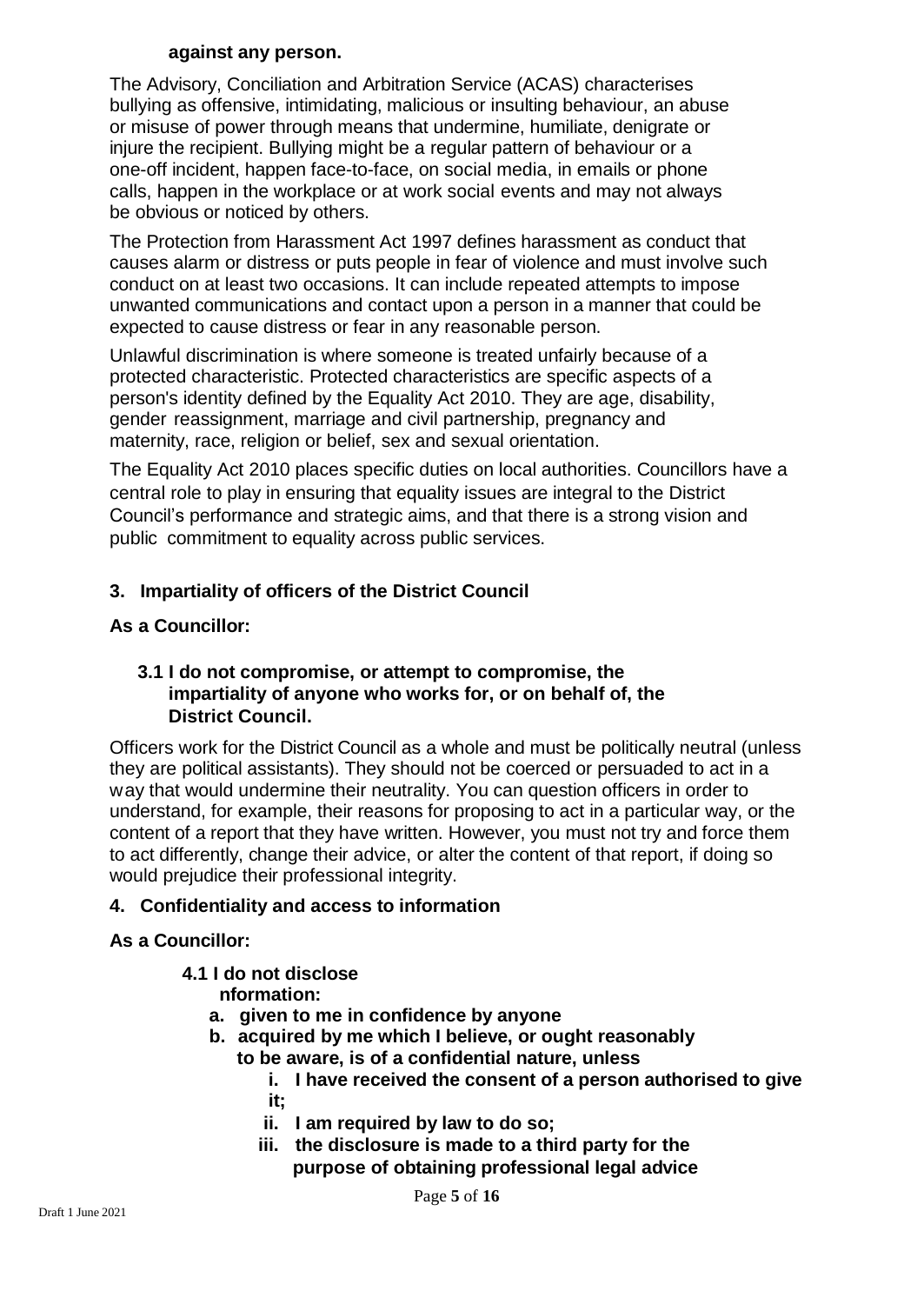**provided that the third party agrees not to disclose the information to any other person; or**

- **iv. the disclosure is:**
	- **1. reasonable and in the public interest; and**
	- **2. made in good faith and in compliance with the reasonable requirements of the District Council; and**
	- **3. I have consulted the Monitoring Officer prior to its release.**
- **4.2 I do not improperly use knowledge gained solely as a result of my role as a Councillor for the advancement of myself, my friends, my family members, my employer or my business interests.**
- **4.3 I do not prevent anyone from getting information that they are entitled to by law.**

Local authorities including the District Council must work openly and transparently, and their proceedings and printed materials are open to the public, except in certain legally defined circumstances. Councillors should work on this basis, but there will be times when it is required by law that discussions, documents and other information relating to or held by the District Council must be treated in a confidential manner. Examples include personal data relating to individuals or information relating to ongoing negotiations.

#### **5. Disrepute**

#### **As a Councillor:**

#### **5.1 I do not bring my role or the District Council into disrepute.**

As a Councillor, you are trusted to make decisions on behalf of your community and your actions and behaviour are subject to greater scrutiny than that of ordinary members of the public. You should be aware that your actions might have an adverse impact on you, other Councillors and/or the District Council and may lower the public's confidence in your or the District Council's ability to discharge your/its functions. For example, behaviour that is considered dishonest and/or deceitful can bring the District Council into disrepute.

You are able to hold the District Council and fellow Councillors to account and are able to constructively challenge and express concern about decisions and processes undertaken by the District Council whilst continuing to adhere to other aspects of this Code of Conduct.

#### **6. Use of position**

#### **As a Councillor:**

#### **6.1 I do not use, or attempt to use, my position improperly to the advantage or disadvantage of myself or anyone else.**

Your position as a member of the District Council provides you with certain opportunities, responsibilities, and privileges, and you make choices all the time that will impact others. However, you should not take advantage of these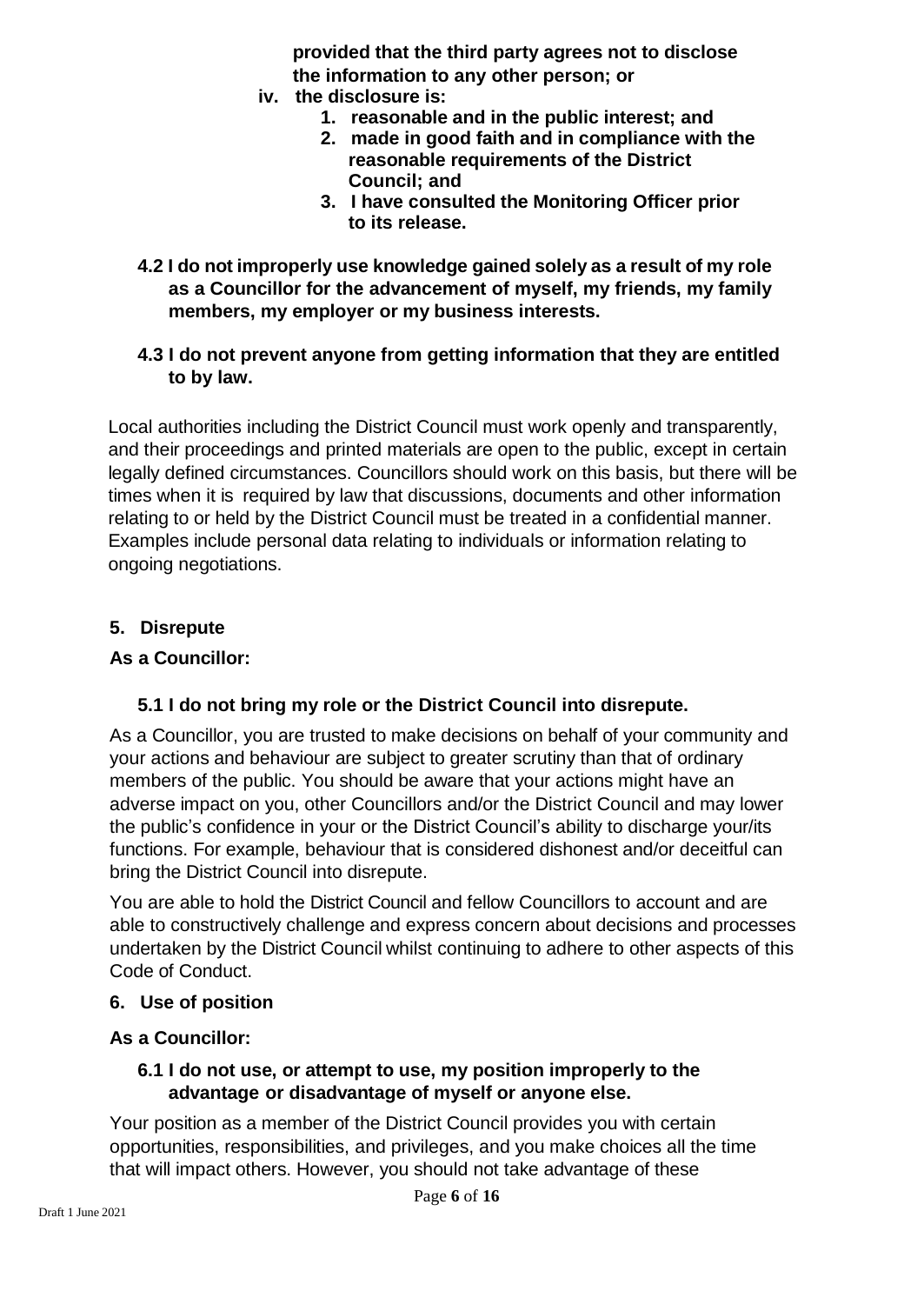opportunities to further your own or others' private interests or to disadvantage anyone unfairly.

## **7. Use of District Council's resources and facilities**

**As a councillor:**

- **7.1 I do not misuse District Council resources.**
- **7.2 I will, when using the resources of the District Council or authorising their use by others:**

**a. act in accordance with the District Council's requirements; and b. ensure that such resources are not used for political purposes unless that use could reasonably be regarded as likely to facilitate, or be conducive to, the discharge of the functions of the District Council or of the office to which I have been elected or appointed.**

You may be provided with resources and facilities by the District Council to assist you in carrying out your duties as a councillor.

Examples include:

- Office support
- Laptop and/or Ipad or other technology
- Stationery
- Transport
- Access to and use of District Council buildings and rooms.

These are given to you to help you carry out your role as a Councillor more effectively and are not to be used for business or personal gain. They should be used in accordance with the purpose for which they have been provided and the District Council's own policies regarding their use.

#### **8. Complying with the Code of Conduct**

#### **As a Councillor:**

#### **8.1 I undertake Code of Conduct training provided by the District Council.**

#### **8.2 I cooperate with any Code of Conduct investigation and/or determination.**

**8.3 I do not intimidate or attempt to intimidate any person who is likely to be involved with the administration of any investigation or proceedings.**

#### **8.4 I comply with any sanction imposed on me following a finding that I have breached the Code of Conduct.**

It is extremely important for you as a Councillor to demonstrate high standards, for you to have your actions open to scrutiny and for you not to undermine public trust in the District Council or its governance. If you do not understand or are concerned about the District Council's processes in handling a complaint you should raise this with the Monitoring Officer.

#### **Protecting your reputation and the reputation of the District Council**

#### **9. Interests**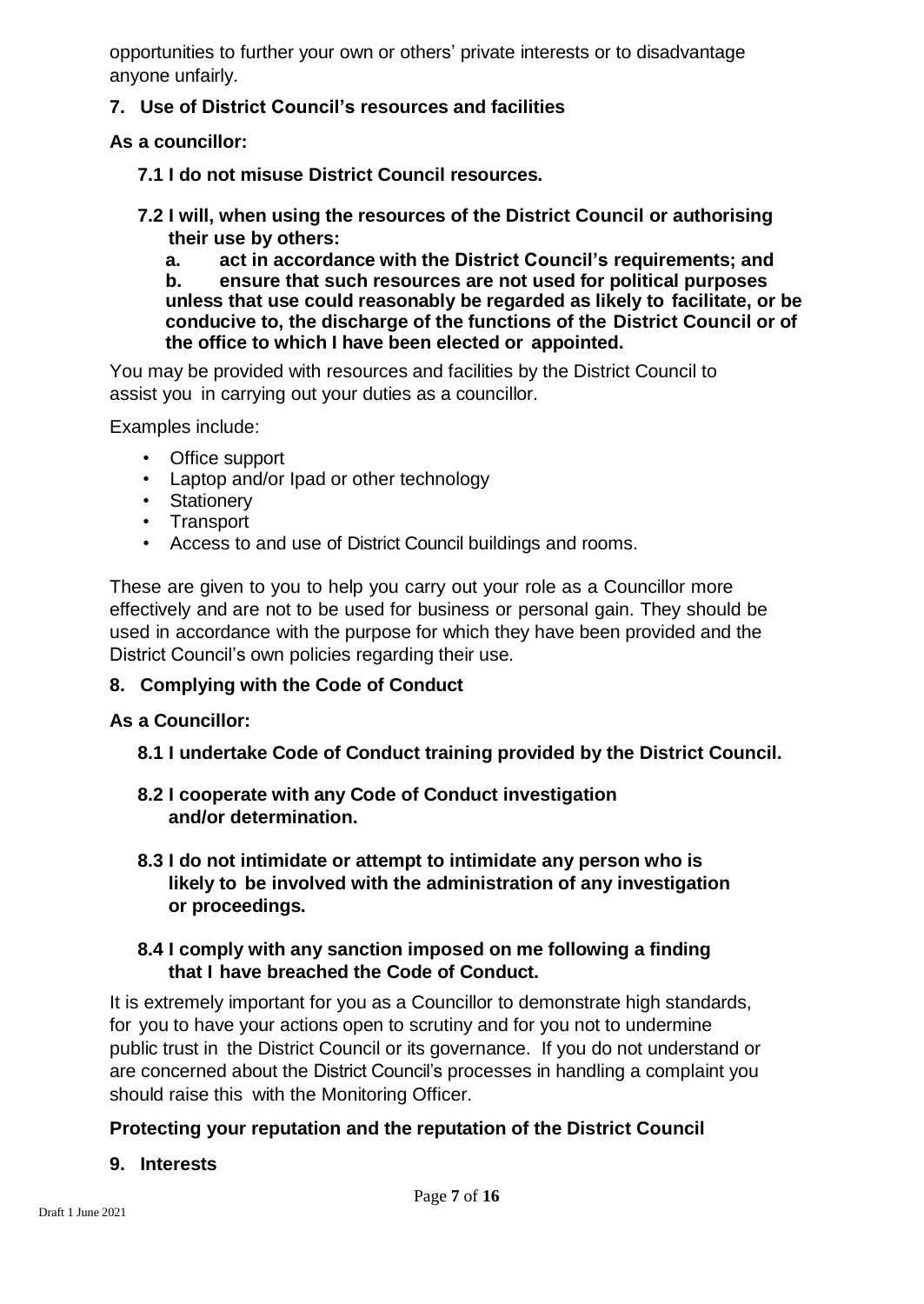## **As a Councillor:**

## **9.1 I register and disclose my interests.**

Section 29 of the Localism Act 2011 requires the Monitoring Officer to establish and maintain a register of interests of members of the District Council.

You need to register your interests so that the public, District Council employees and fellow Councillors know which of your interests might give rise to a conflict of interest. The register is a public document that can be consulted when (or before) an issue arises. The register also protects you by allowing you to demonstrate openness and a willingness to be held accountable. You are personally responsible for deciding whether or not you should disclose an interest in a meeting, but it can be helpful for you to know early on if others think that a potential conflict might arise. It is also important that the public know about any interest that might have to be disclosed by you or other Councillors when making or taking part in decisions, so that decision making is seen by the public as open and honest. This helps to ensure that public confidence in the integrity of local governance is maintained.

You should note that failure to register or disclose a disclosable pecuniary interest (dpi)as set out in **Table 1**, is a criminal offence under the Localism Act 2011.

**Appendix B sets** out the detailed provisions on registering and disclosing interests. If in doubt, you should always seek advice from your Monitoring Officer.

#### **10.Gifts and hospitality**

#### **As a Councillor:**

- **10.1 I do not accept gifts or hospitality, irrespective of estimated value, which could give rise to real or substantive personal gain or a reasonable suspicion of influence on my part to show favour from persons seeking to acquire, develop or do business with the District Council or from persons who may apply to the District Council for any permission, licence or other significant advantage.**
- **10.2 I register with the Monitoring Officer any gift or hospitality with an estimated value of at least £50 and where appropriate any with a value less than £50 within 28 days of its receipt.**
- **10.3 I register with the Monitoring Officer any significant gift or hospitality that I have been offered but have refused to accept.**

important to note that it is appropriate<sub>p</sub>to accept normal expenses and hospitality In order to protect your position and the reputation of the District Council, you should exercise caution in accepting any gifts or hospitality which are (or which you reasonably believe to be) offered to you because you are a Councillor. The presumption should always be not to accept significant gifts or hospitality. However, there may be times when such a refusal may be difficult if it is seen as rudeness in which case you could accept it but must ensure it is publicly registered. However, you do not need to register gifts and hospitality which are not related to your role as a Councillor, such as Christmas gifts from your friends and family. It is also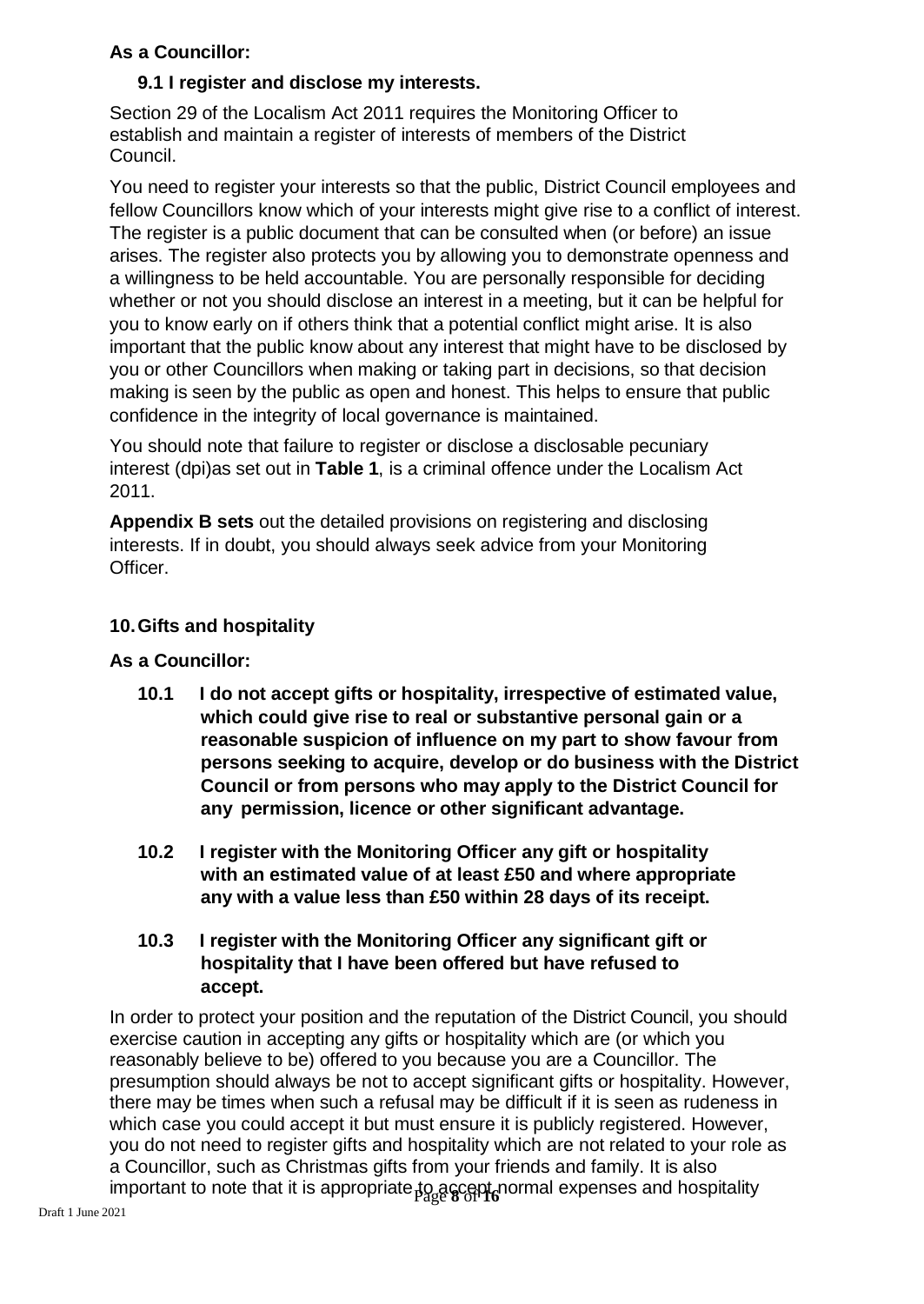associated with your duties as a Councillor. If you are unsure, contact your Monitoring Officer for guidance.

## **11 Training**

You must attend the essential training set out in **Appendix C** and any other training the Council may deem is required from time to time.

You must attend the training detailed above as soon as reasonably practicable:

- (a) after your election; and
- (b) after your re-election;
- (c) after your appointment to a relevant Committee or Sub-Committee; and (

d) as required after changes in legislation, policy or procedure affecting the relevant Committee or Sub-Committee outlined above; and/or (

e) as frequently as set out in Appendix C

You must attend training if you are instructed to do so by a Standards Hearing Sub-Committee. If you fail to do so after 3 months or having been offered training on two occasions the fact of your failure will be reported to the Committee.

#### **12 Dispensations**

The District Council may grant you a dispensation to enable you to participate and vote on a matter in which you have a Disclosable Pecuniary Interest.

Requests for dispensation must be made, in writing to the Monitoring Officer, on one of the following grounds:

 That so many members of the decision-making body have disclosable pecuniary interests in a matter that it would impede the transaction of the business.

 That, without the dispensation, the representation of different political groups on the body transacting the business would be so upset as to alter the likely outcome of any vote on the matter.

 That the District Council considers that the dispensation is in the interests of persons living in the Authority's area;

 That, without a dispensation, no member of the Cabinet would be able to participate in the matter; or

 That the District Council considers that it is otherwise appropriate to grant dispensation.

#### **13 Pre determination or bias**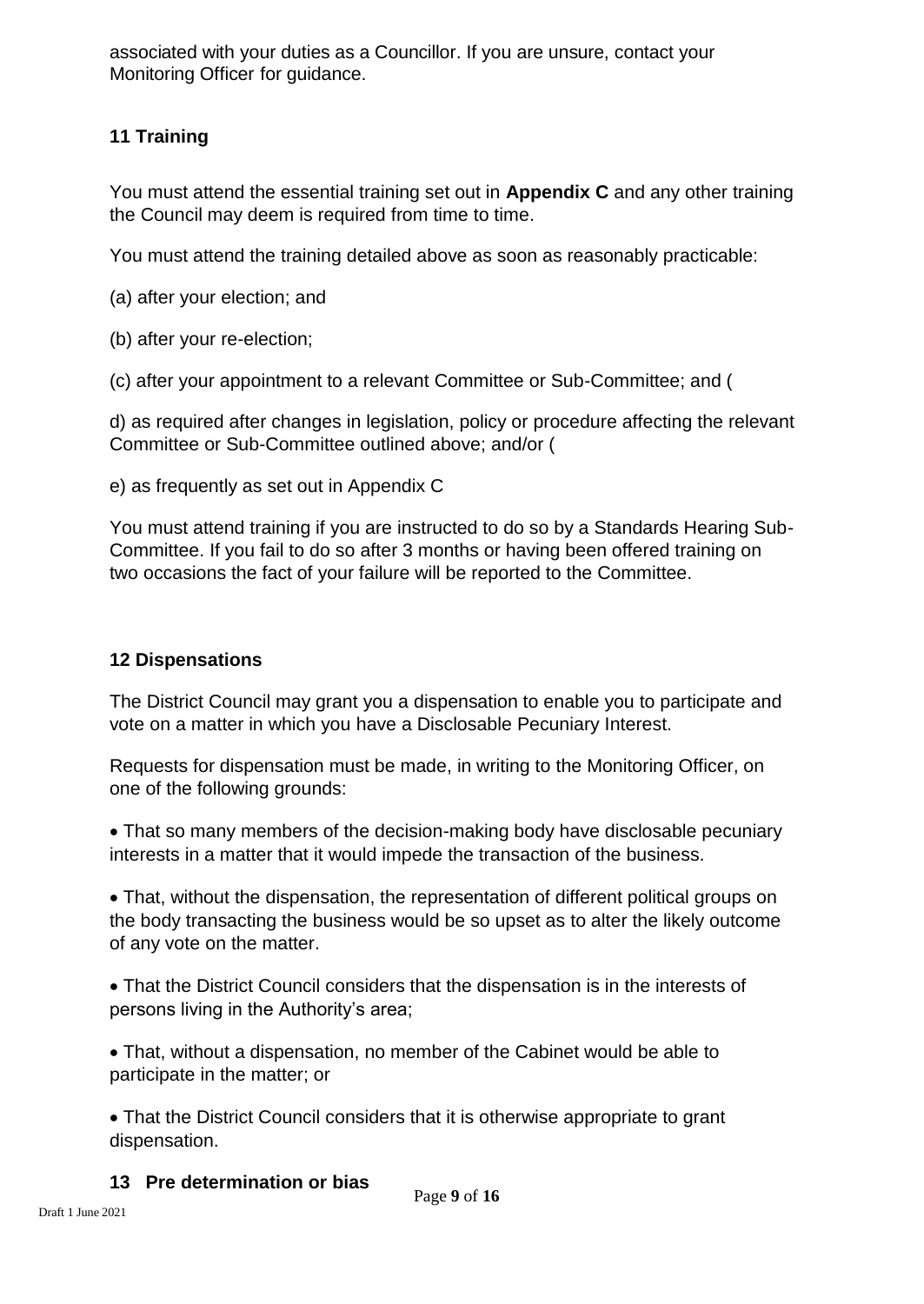Where you have been involved in campaigning in your political role on an issue which does not impact on your personal and/or professional life you should not be prohibited from participating in a decision in your political role as Member. However **do not** place yourself under any financial or other obligation to outside individuals or organisations that might seek to influence you in the performance of your official duties.

When making a decision, **do** consider the matter with an open mind and on the contents before the meeting at which the decision is to be taken. When reaching decisions on any matter you must have regard to any relevant advice provided to you by:

- (a) the Head of Paid Service
- (b) the Chief Finance Officer; or
- (c) the Monitoring Officer,

where that officer is acting pursuant to his or her statutory duties. Members Interests As a public figure, your pub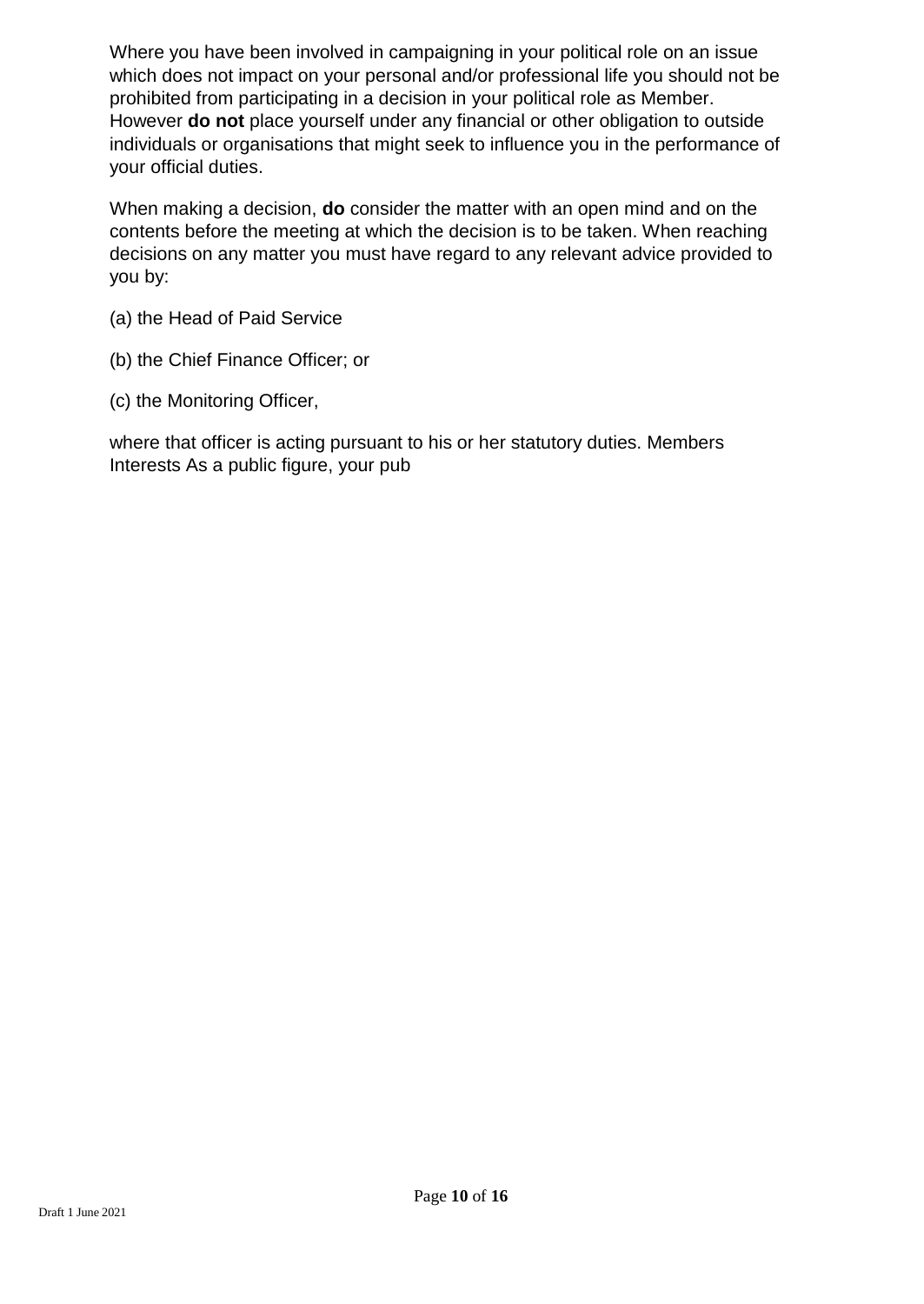## **Appendices**

## **Appendix A – The Seven Principles of Public Life**

The principles are:

#### **Selflessness**

Holders of public office should act solely in terms of the public interest.

#### **Integrity**

Holders of public office must avoid placing themselves under any obligation to people or organisations that might try inappropriately to influence them in their work. They should not act or take decisions in order to gain financial or other material benefits for themselves, their family, or their friends. They must disclose and resolve any interests and relationships.

#### **Objectivity**

Holders of public office must act and take decisions impartially, fairly and on merit, using the best evidence and without discrimination or bias.

#### **Accountability**

Holders of public office are accountable to the public for their decisions and actions and must submit themselves to the scrutiny necessary to ensure this.

#### **Openness**

Holders of public office should act and take decisions in an open and transparent manner. Information should not be withheld from the public unless there are clear and lawful reasons for so doing.

#### **Honesty**

Holders of public office should be truthful.

#### **Leadership**

Holders of public office should exhibit these principles in their own behaviour. They should actively promote and robustly support the principles and be willing to challenge poor behaviour wherever it occurs.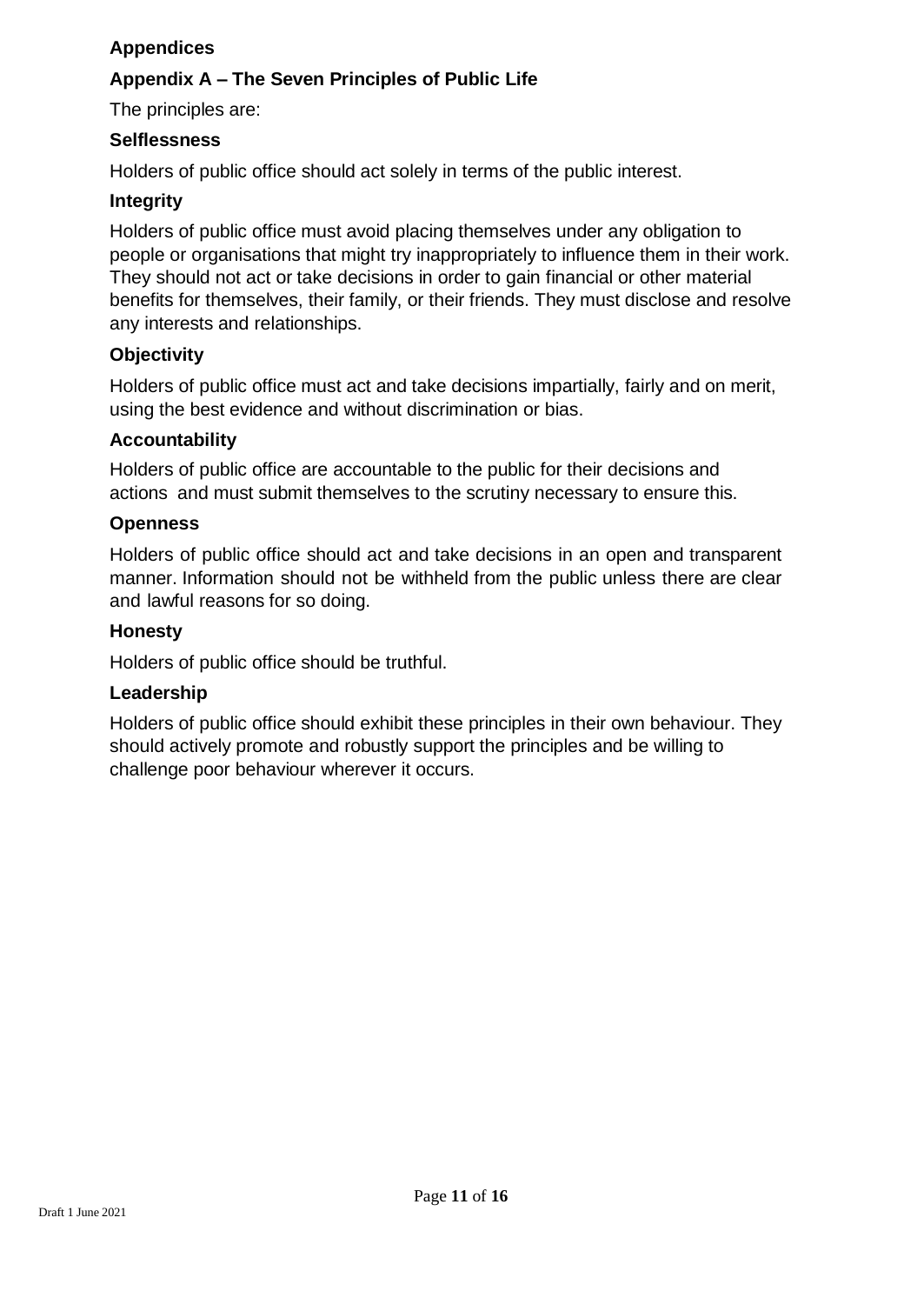## **Appendix B Registering interests**

Within 28 days of becoming a member or your re-election or re-appointment to office as a District Councillor you must register with the Monitoring Officer the interests which fall within the categories set out in **Table 1** (**Disclosable Pecuniary Interests**) which are as described in "The Relevant Authorities (Disclosable Pecuniary Interests) Regulations 2012". You should also register details of your other personal interests which fall within the categories set out in **Table 2** (**Other Registerable Interests**).

"**Disclosable Pecuniary Interest" (DPI)** means an interest of yourself, or of your partner if you are aware of your partner's interest, within the descriptions set out in Table 1 below.

**"Partner"** means a spouse or civil partner, or a person with whom you are living as husband or wife, or a person with whom you are living as if you are civil partners.

- 1. You must ensure that your register of interests is kept up-to-date and within 28 days of becoming aware of any new interest, or of any change to a registered interest, notify the Monitoring Officer.
- 2. A 'sensitive interest' is an interest which, if disclosed, could lead to the Councillor, or a person connected with the Councillor, being subject to violence or intimidation.
- 3. Where you have a 'sensitive interest' you must notify the Monitoring Officer with the reasons why you believe it is a sensitive interest. If the Monitoring Officer agrees, they will withhold the interest from the public register.

#### **Non participation in case of Disclosable Pecuniary Interest**

- 4. Where a matter arises at a meeting which directly relates to one of your Disclosable Pecuniary Interests as set out in **Table 1**, you must disclose the interest, not participate in any discussion or vote on the matter and must not remain in the Chamber or room where the meeting is being held unless you have been granted a dispensation. If it is a 'sensitive interest', you do not have to disclose the nature of the interest, just that you have an interest. Dispensation may be granted in limited circumstances, to enable you to participate and vote on a matter in which you have a disclosable pecuniary interest.
- 5. Where you have a Disclosable Pecuniary Interest on a matter to be considered or is being considered by you as a Cabinet member in exercise of your executive function, you must notify the Monitoring Officer of the interest and must not take any steps or further steps in the matter apart from arranging for someone else to deal with it.

#### **Disclosure of Other Registerable Interests**

6. Where a matter arises at a meeting which *directly relates* to the financial interest or wellbeing of one of your Other Registerable Interests (as set out in **Table 2**), you must disclose the interest. You may speak on the matter only if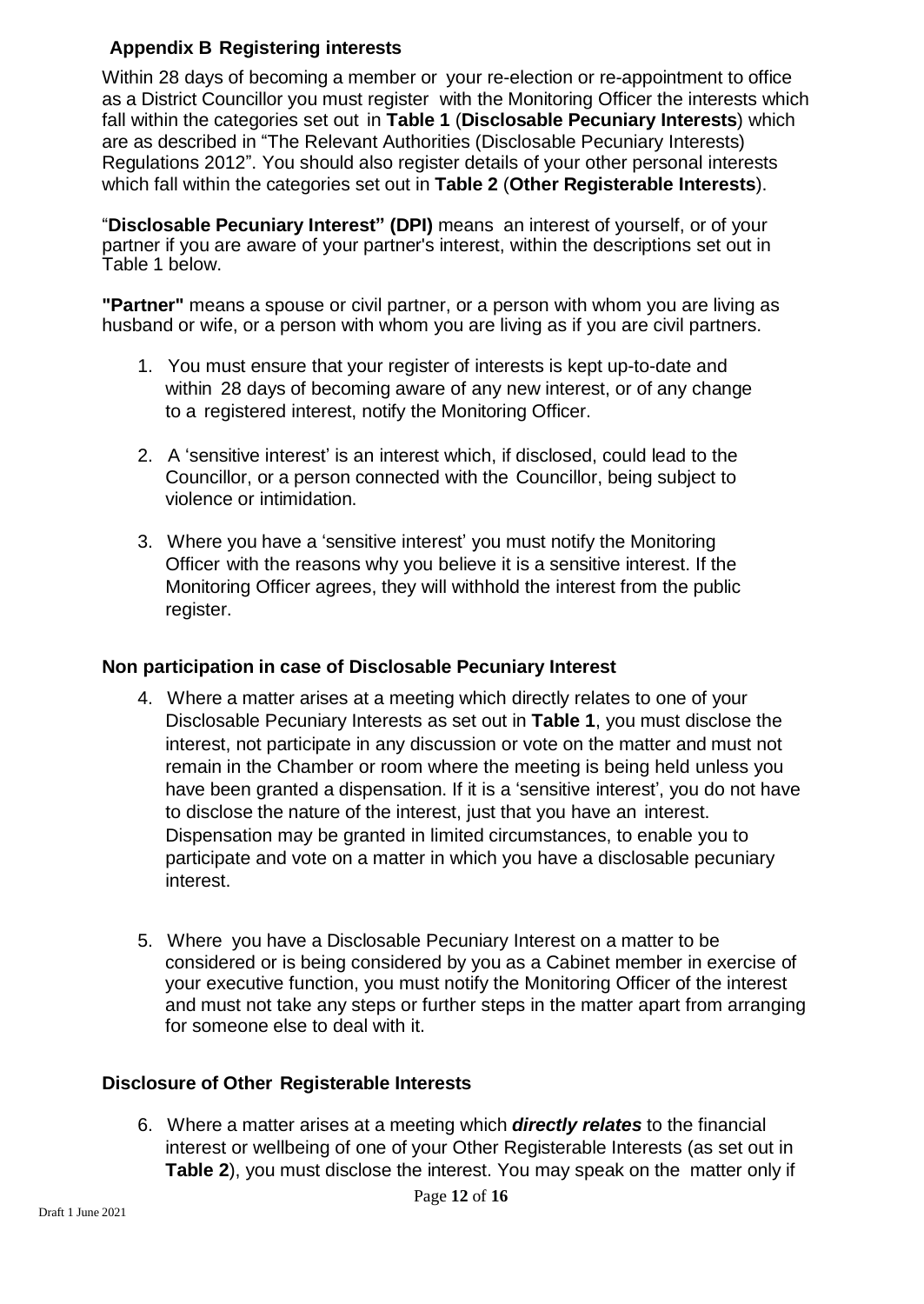members of the public are also allowed to speak at the meeting but otherwise must not take part in any discussion or vote on the matter and must not remain in the room unless you have been granted a dispensation. If it is a 'sensitive interest', you do not have to disclose the nature of the interest.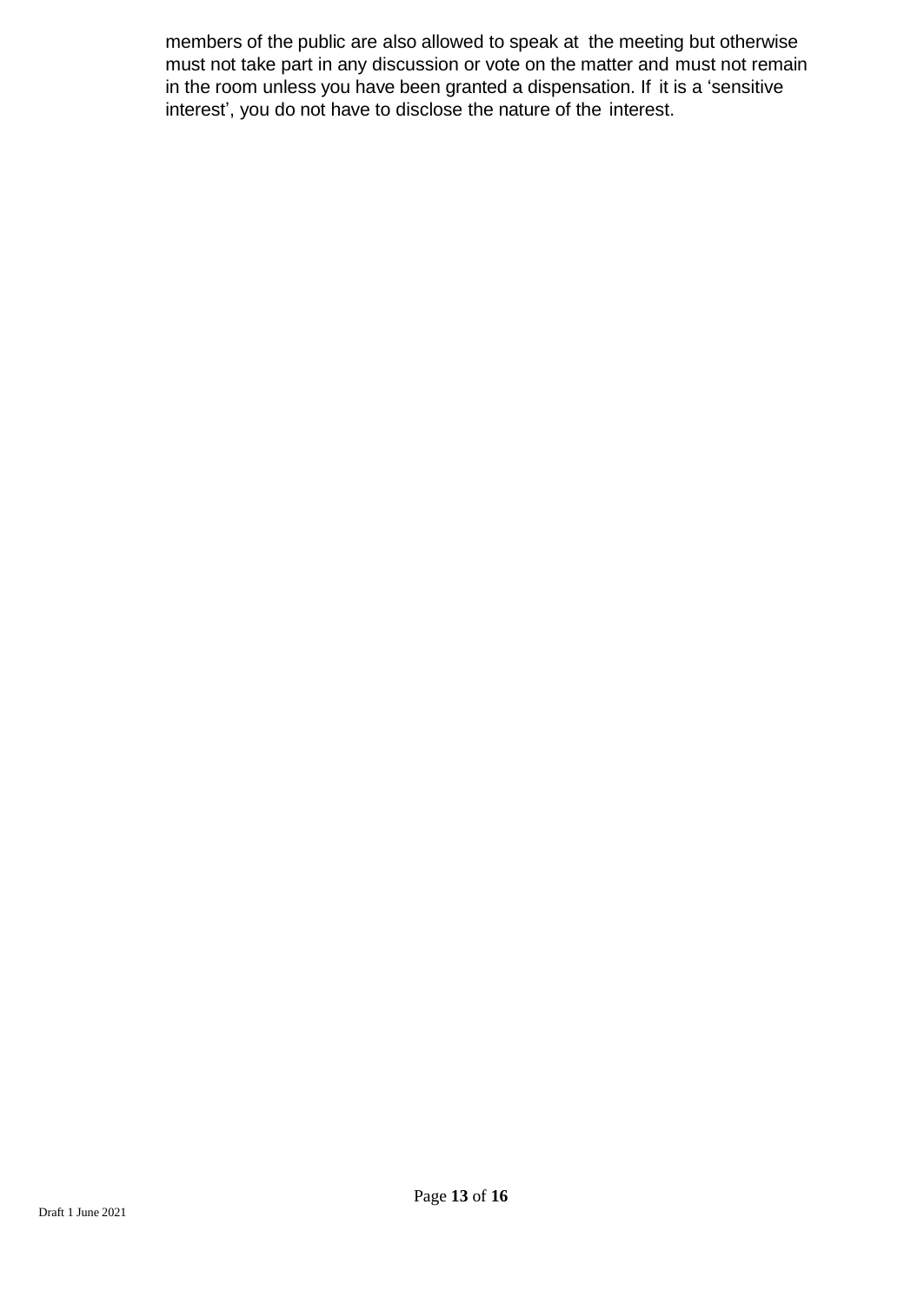#### **Disclosure of Non-Registerable Interests**

- 7. Where a matter arises at a meeting which *directly relates* to your financial interest or well-being (and is not a Disclosable Pecuniary Interest set out in Table 1) or a financial interest or well-being of a relative or close associate, you must disclose the interest. You may speak on the matter only if members of the public are also allowed to speak at the meeting. Otherwise you must not take part in any discussion or vote on the matter and must not remain in the room unless you have been granted a dispensation. If it is a 'sensitive interest', you do not have to disclose the nature of the interest.
- 8. Where a matter arises at a meeting which *affects*
	- a. your own financial interest or well-being;
	- b. a financial interest or well-being of a relative or close associate; or
	- c. a financial interest or wellbeing of a body included under Other Registrable Interests as set out in **Table 2**

you must disclose the interest. In order to determine whether you can remain in the meeting after disclosing your interest the following test should be applied

9. Where a matter (referred to in paragraph 8 above*) affects* the financial interest or wellbeing:

- a. to a greater extent than it affects the financial interests of the majority of inhabitants of the ward affected by the decision and;
- b. a reasonable member of the public knowing all the facts would believe that it would affect your view of the wider public interest

You may speak on the matter only if members of the public are also allowed to speak at the meeting. Otherwise you must not take part in any discussion or vote on the matter and must not remain in the room unless you have been granted a dispensation.

If it is a 'sensitive interest', you do not have to disclose the nature of the interest.

10. Where you have an Other Registerable Interest or Non-Registerable Interest on a matter to be considered or is being considered by you as a Cabinet member in exercise of

your executive function, you must notify the Monitoring Officer of the interest and must not take any steps or further steps in the matter apart from arranging for someone else to deal with it]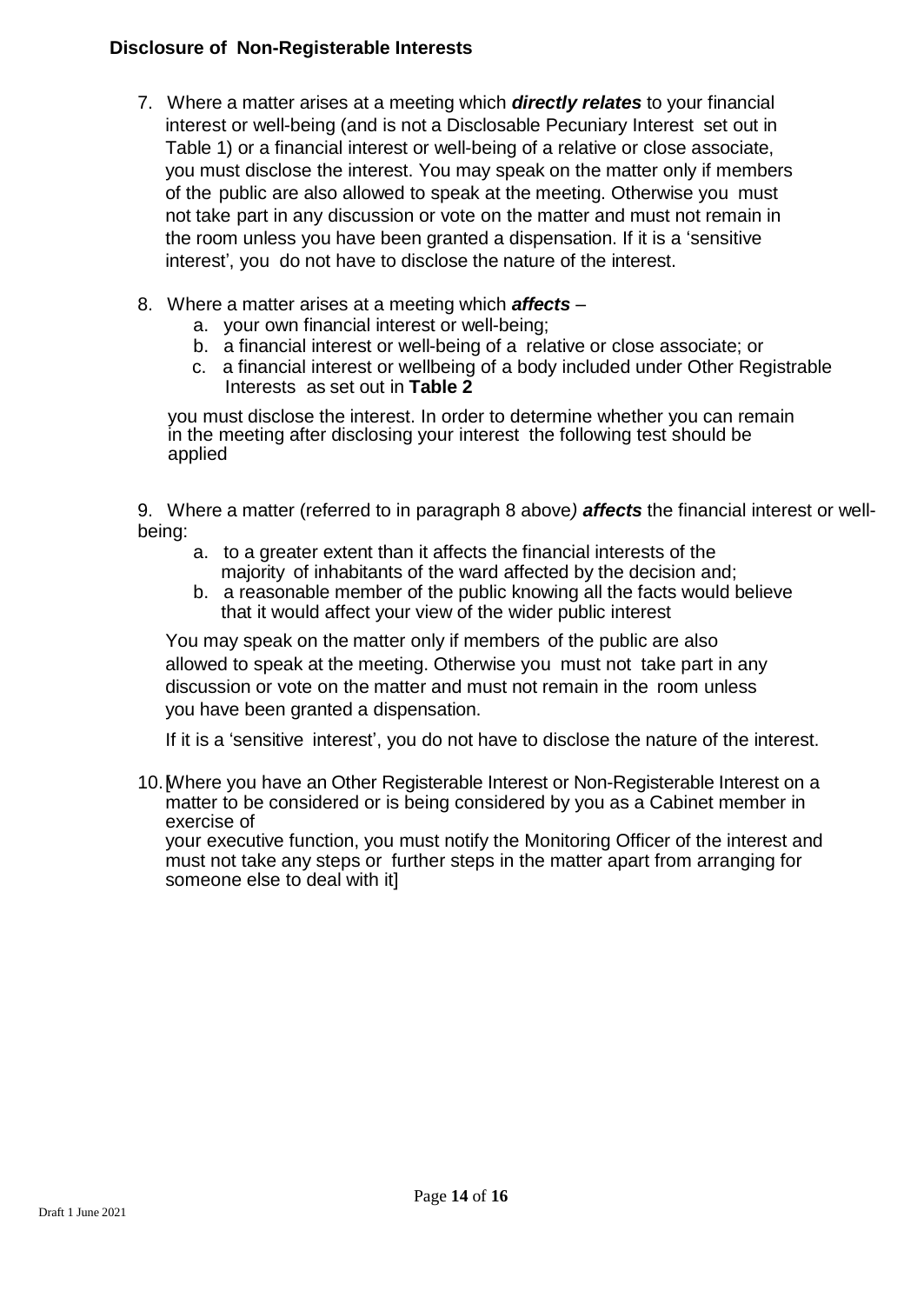## **Table 1: Disclosable Pecuniary Interests**

This table sets out the explanation of Disclosable Pecuniary Interests as set out in the

| n <del>c</del> icvani<br><b>Subject</b>                        | <b>INGUUIQUUIS ZUTZ</b><br><b>Description</b>                                                                                                                                                                                                                                                                                                                                                                                                |  |
|----------------------------------------------------------------|----------------------------------------------------------------------------------------------------------------------------------------------------------------------------------------------------------------------------------------------------------------------------------------------------------------------------------------------------------------------------------------------------------------------------------------------|--|
|                                                                |                                                                                                                                                                                                                                                                                                                                                                                                                                              |  |
| <b>Employment, office,</b><br>trade, profession or<br>vocation | Any employment, office, trade,<br>profession or vocation carried on<br>for profit or gain.                                                                                                                                                                                                                                                                                                                                                   |  |
| Sponsorship                                                    | Any payment or provision of any other<br>financial benefit (other than from the<br>council) made to the councillor during<br>the previous 12-month period for<br>expenses incurred by him/her in<br>carrying out<br>his/her duties as a councillor, or<br>towards his/her election expenses.<br>This includes any payment or<br>financial benefit from a trade union<br>within the meaning of the Trade<br><b>Union and Labour Relations</b> |  |
| <b>Contracts</b>                                               | Any contract made between the<br>councillor or his/her spouse or<br>civil partner or the person with                                                                                                                                                                                                                                                                                                                                         |  |
|                                                                | councillor is living as if they were<br>spouses/civil partners (or a firm in<br>which<br>such person is a partner, or an<br>incorporated body of which such person<br>is a director* or<br>a body that such person has a beneficial<br>interest in the securities of*) and the<br>council<br>(a) under which goods or services are to                                                                                                        |  |
|                                                                | be provided or works are to be<br>executed; and (b) which has not been<br>fully discharged.                                                                                                                                                                                                                                                                                                                                                  |  |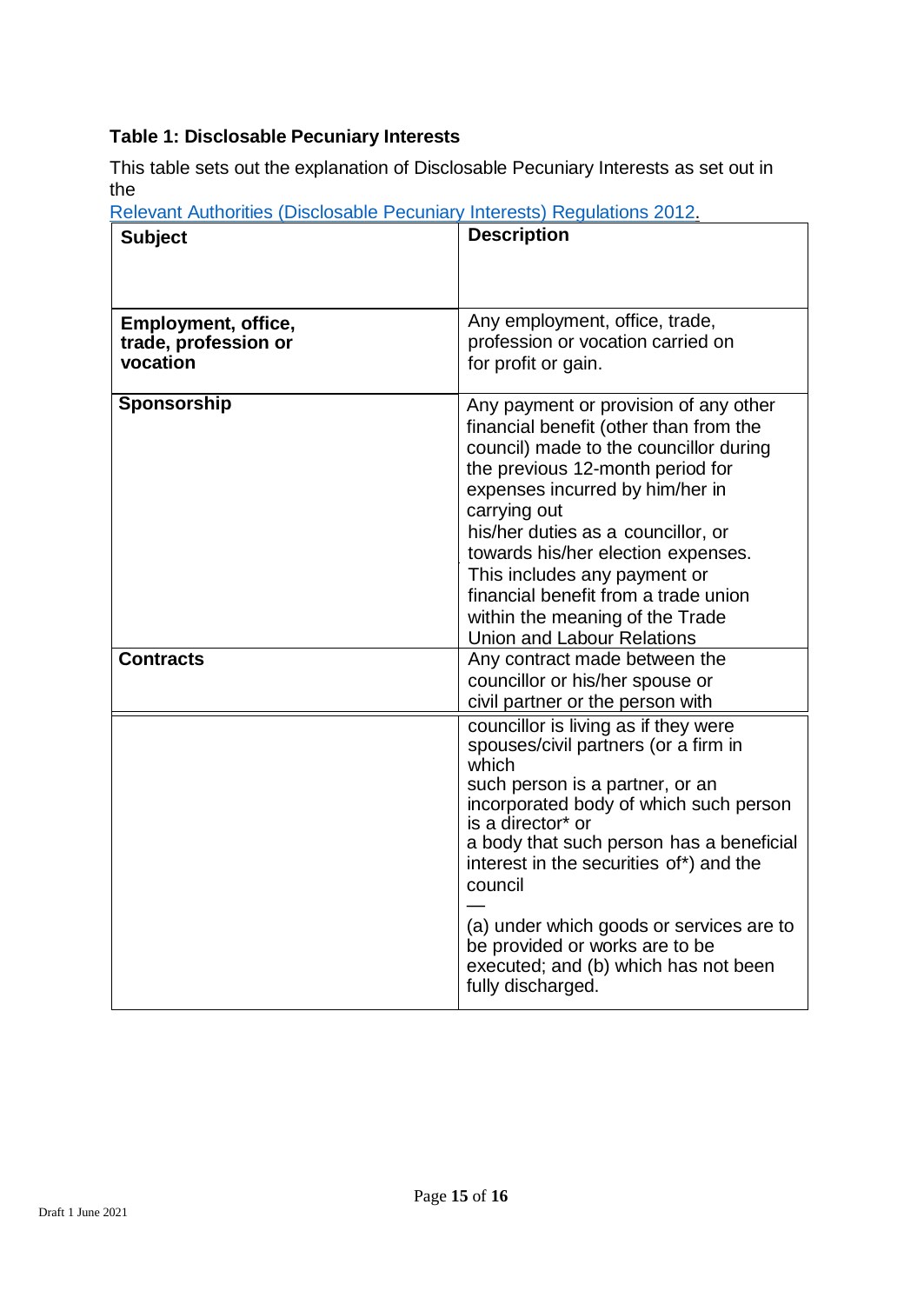| <b>Land and Property</b>   | Any beneficial interest in land<br>which is within the area of the<br>council.<br>'Land' excludes an easement,<br>servitude, interest or right in or over<br>land which does not give the councillor<br>or his/her spouse or civil partner or the<br>person with whom the councillor is<br>living as if they were spouses/ civil<br>partners (alone or jointly with another)<br>a right to occupy or to receive income.                                                                                                                                                                                                          |
|----------------------------|----------------------------------------------------------------------------------------------------------------------------------------------------------------------------------------------------------------------------------------------------------------------------------------------------------------------------------------------------------------------------------------------------------------------------------------------------------------------------------------------------------------------------------------------------------------------------------------------------------------------------------|
| <b>Licenses</b>            | Any licence (alone or jointly with others)<br>to occupy land in the area of the counci<br>for a month or longer                                                                                                                                                                                                                                                                                                                                                                                                                                                                                                                  |
| <b>Corporate tenancies</b> | Any tenancy where (to the councillor's<br>knowledge)-<br>(a) the landlord is the council; and<br>(b) the tenant is a body that the<br>councillor, or his/her spouse or civil<br>partner or the person with whom the<br>councillor is living as if they were<br>spouses/ civil partners is a partner of or<br>a director* of or has a beneficial interest<br>in the securities* of.                                                                                                                                                                                                                                               |
| <b>Securities</b>          | Any beneficial interest in securities*<br>of a body where-<br>(a) that body (to the councillor's<br>knowledge) has a place of business<br>or land in the area of the council;<br>and<br>$(b)$ either—<br>(i) the total nominal value of the<br>securities* exceeds £25,000 or<br>one hundredth of the total issued<br>share capital of that body; or<br>(ii) if the share capital of that body is<br>of more than one class, the total<br>nominal value of the shares of any<br>one class in which the councillor, or<br>his/ her spouse or civil partner or the<br>person with whom the councillor is living<br>as if they were |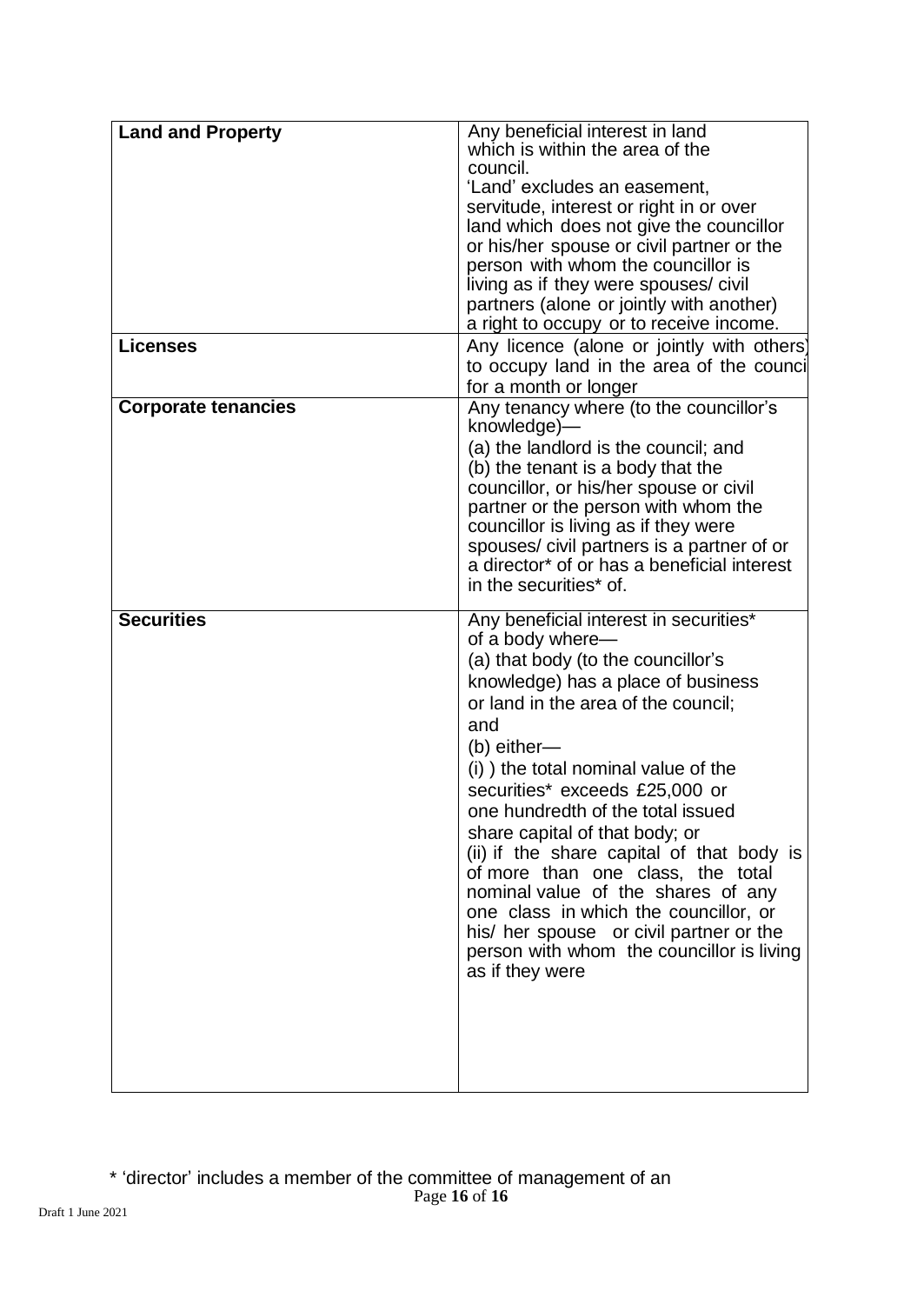industrial and provident society.

\* 'securities' means shares, debentures, debenture stock, loan stock, bonds, units of a collective investment scheme within the meaning of the Financial Services and Markets Act 2000 and other securities of any description, other than money deposited with a building society.

**Table 2: Other Registrable Interests**

You must register as an Other Registerable Interest:

a) any unpaid directorships

b ) any body of which you are a member or are in a position of general control or management and to which you are nominated or appointed by your authority

c) any body

- (i) exercising functions of a public nature
- (ii) directed to charitable purposes or
- (iii) one of whose principal purposes includes the influence of public opinion or policy (including any political party or trade union)

of which you are a member or in a position of general control or management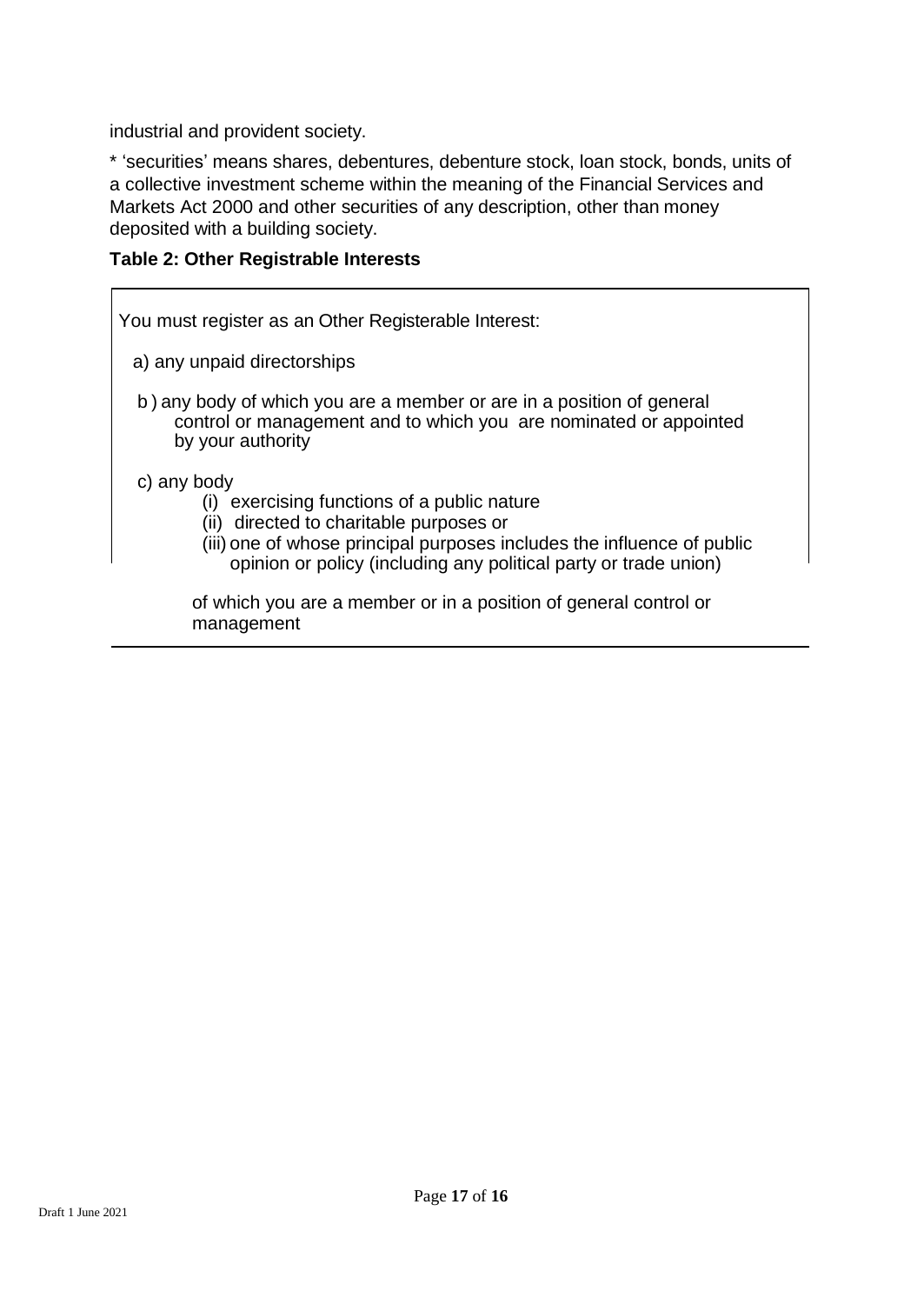## **Appendix C**

## **Essential training**

| Training                                   | Scope                                                                                            | Frequency                                        |
|--------------------------------------------|--------------------------------------------------------------------------------------------------|--------------------------------------------------|
|                                            |                                                                                                  |                                                  |
| Planning                                   | Planning legislation and case law. Local Plan                                                    | Prior to sitting on<br><b>Planning Committee</b> |
| Committee                                  | policies. Procedures. Role on Planning Committee.                                                |                                                  |
|                                            | Role of a Member of Local Planning Authority                                                     | minimum of every two<br>years. Refresher         |
|                                            | <b>Planning Code of Good Practice</b>                                                            | training may be given<br>more frequently.        |
|                                            | Relationship to Members' Code of Conduct                                                         |                                                  |
|                                            | Development proposals and Interests under<br>Members' Code of Conduct                            |                                                  |
|                                            | Fettering Discretion in the Planning Process                                                     |                                                  |
|                                            | Lobbying of and by Councillors                                                                   |                                                  |
|                                            | Contact with applicants, developers and                                                          |                                                  |
|                                            | objectors                                                                                        |                                                  |
|                                            | Role of Officers                                                                                 |                                                  |
|                                            | <b>Decision Making</b>                                                                           |                                                  |
|                                            | <b>Public Speaking at Meetings</b>                                                               |                                                  |
|                                            | <b>Site Visits</b>                                                                               |                                                  |
|                                            | How to determine Planning Applications                                                           |                                                  |
|                                            |                                                                                                  |                                                  |
| Licensing                                  | Licensing legislation, policies and procedures                                                   | Prior to sitting on the                          |
| Committee                                  | relevant to the remit of the Committee and its Sub-<br>Committees.                               | Committee or its Sub-                            |
| and its Sub-                               | General Principles of each Act                                                                   | Committees minimum<br>of every12 months.         |
| Committees                                 | <b>Role of Members</b>                                                                           |                                                  |
|                                            | <b>Ward Member Role</b>                                                                          |                                                  |
|                                            | <b>Licensing Objectives</b>                                                                      |                                                  |
|                                            | <b>Determining Licensing Applications</b>                                                        |                                                  |
| Joint Employment                           | Recruitment and selection.                                                                       | Prior to sitting on the                          |
| and Appeals                                |                                                                                                  | Committee or its Sub-                            |
| Committee and its<br><b>Sub-Committees</b> | HR Legislation, policies and practice within the<br>remit of the Committee and its Sub-Committee | Committee occasional                             |
|                                            |                                                                                                  | refresher training may<br>be given.              |
| <b>Employee Appeals</b><br>Committee       |                                                                                                  |                                                  |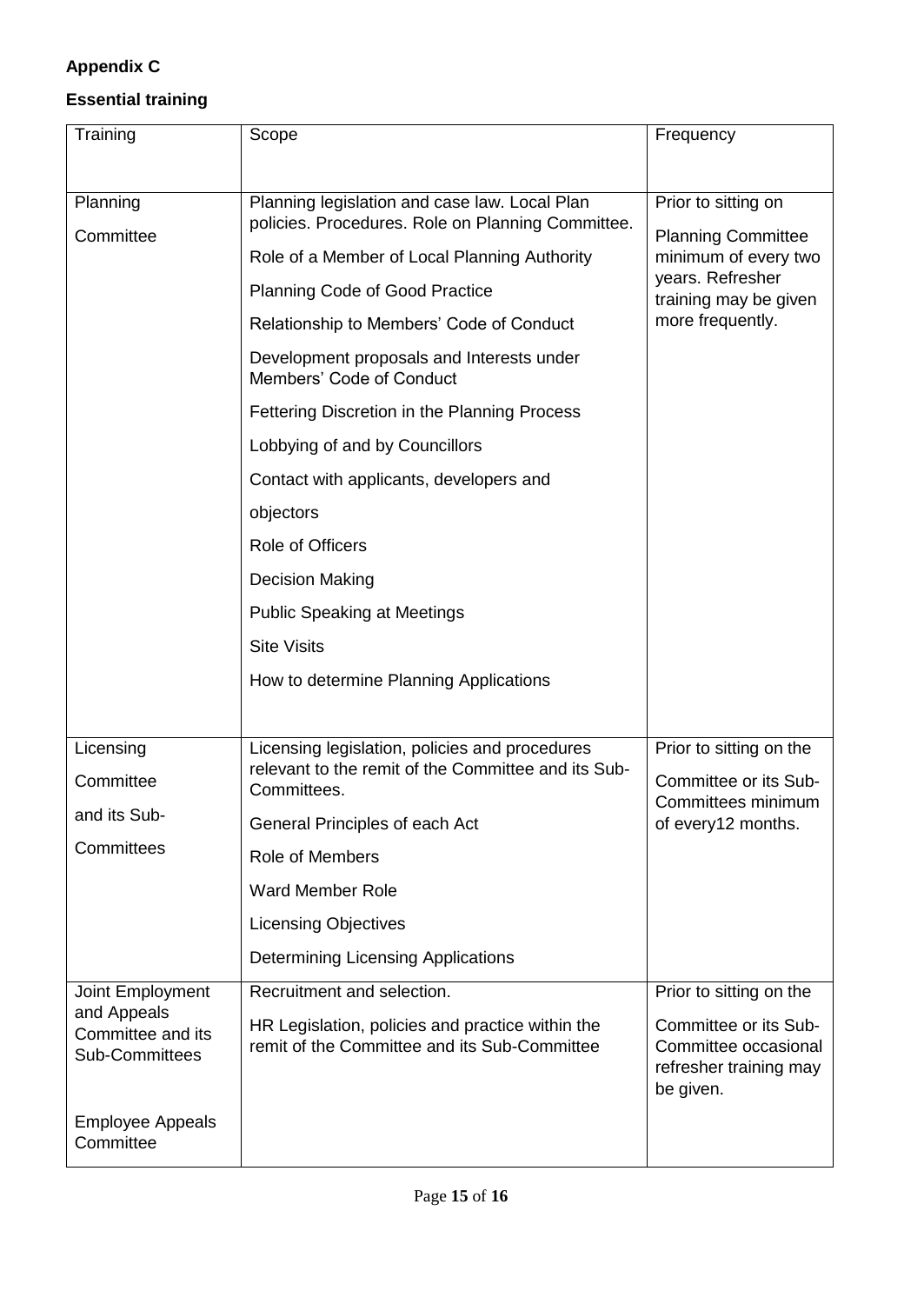| <b>Standards</b>  | Legislation, case law, policies and procedures<br>relevant to the remit of the Committee and its Sub-<br>Committees | Prior to sitting on the                       |
|-------------------|---------------------------------------------------------------------------------------------------------------------|-----------------------------------------------|
| And its Sub-      |                                                                                                                     | Committee or its Sub-                         |
| Committees        |                                                                                                                     | Committees minimum<br>of every four years.    |
|                   |                                                                                                                     |                                               |
|                   |                                                                                                                     |                                               |
| Code of           | Understanding of the Members' Code of                                                                               | At the point of election<br>and on subsequent |
| Conduct /         | Conduct and the governance of the Council.                                                                          | re-election(s)                                |
| <b>Ethical</b>    | Responsibilities and role as a Councillor.                                                                          |                                               |
| Governance        | <b>Outline of Constitution</b>                                                                                      |                                               |
|                   | Promoting and maintaining high standards of<br>conduct by Members                                                   |                                               |
|                   | Code of Conduct (including Gifts and                                                                                |                                               |
|                   | Hospitality)                                                                                                        |                                               |
|                   | The Register of Interests                                                                                           |                                               |
|                   | Protocols                                                                                                           |                                               |
|                   | Guidance                                                                                                            |                                               |
|                   | Dispensations                                                                                                       |                                               |
|                   | Political Publicity - rules                                                                                         |                                               |
|                   | <b>Data Protection</b>                                                                                              |                                               |
|                   | Freedom of Information                                                                                              |                                               |
|                   |                                                                                                                     |                                               |
| <b>Equalities</b> | To tackle discrimination and social exclusion,                                                                      | After each election                           |
| and Diversity     | promote equality of opportunity and foster good                                                                     |                                               |
|                   | relations between all.                                                                                              |                                               |
|                   |                                                                                                                     |                                               |
| Safeguarding      | To provide guidance and advice to elected                                                                           | Every 2 years.                                |
|                   | Members on;                                                                                                         |                                               |
|                   | roles and responsibilities in relation to                                                                           |                                               |
|                   | safeguarding children and vulnerable                                                                                |                                               |
|                   | adults and                                                                                                          |                                               |
|                   | how Members should raise any                                                                                        |                                               |
|                   | concerns and receive assurance about                                                                                |                                               |
|                   | children and adults who may be at risk                                                                              |                                               |
|                   |                                                                                                                     |                                               |